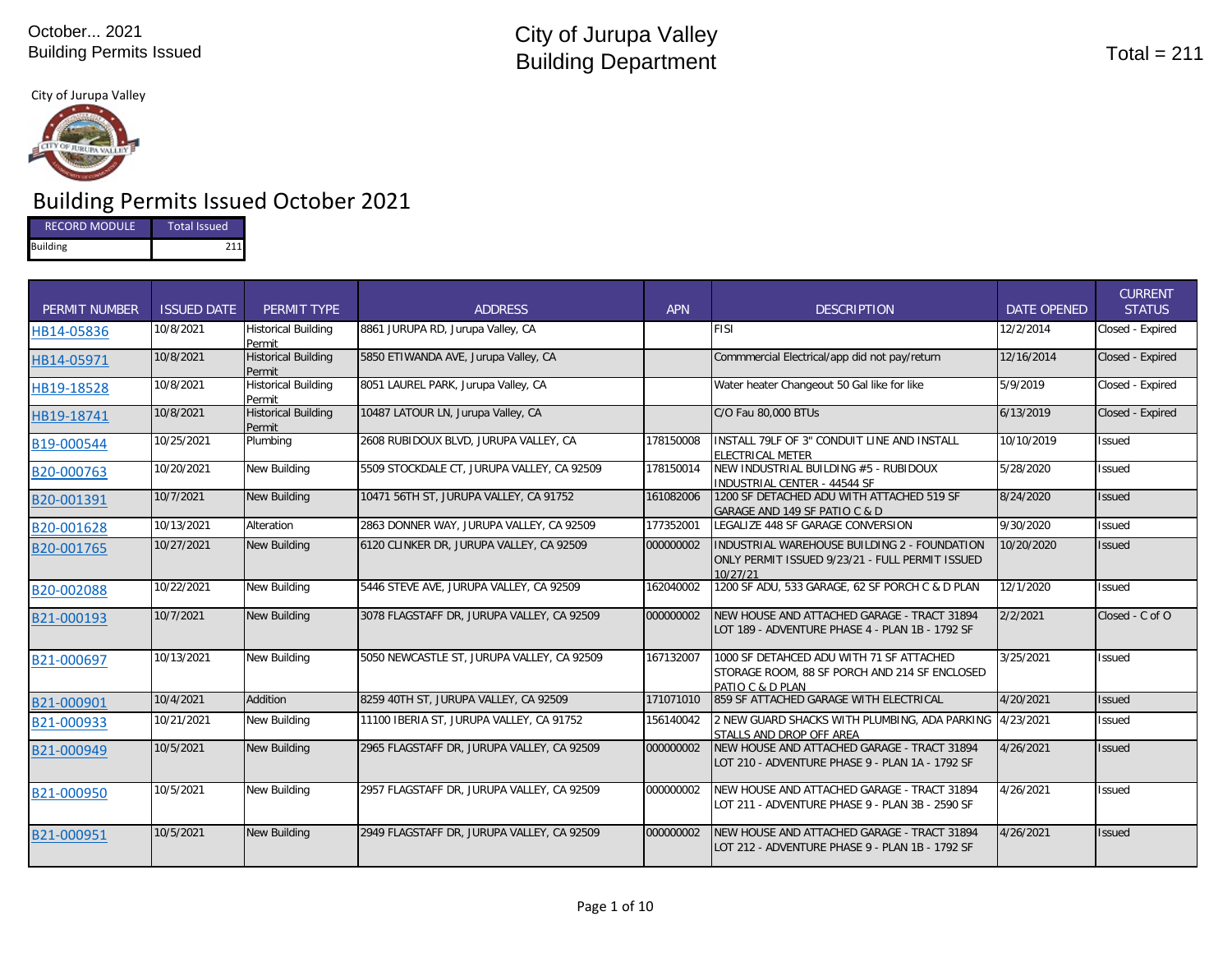| <b>PERMIT NUMBER</b> | <b>ISSUED DATE</b> | PERMIT TYPE              | <b>ADDRESS</b>                                 | <b>APN</b> | <b>DESCRIPTION</b>                                                                                                  | <b>DATE OPENED</b> | <b>CURRENT</b><br><b>STATUS</b> |
|----------------------|--------------------|--------------------------|------------------------------------------------|------------|---------------------------------------------------------------------------------------------------------------------|--------------------|---------------------------------|
| B21-000952           | 10/5/2021          | New Building             | 2941 FLAGSTAFF DR. JURUPA VALLEY. CA 92509     | 000000002  | NEW HOUSE AND ATTACHED GARAGE - TRACT 31894<br>LOT 213 - ADVENTURE PHASE 9 - PLAN 3D - 2590 SF                      | 4/26/2021          | <b>Issued</b>                   |
| B21-000953           | 10/5/2021          | <b>New Building</b>      | 2933 FLAGSTAFF DR, JURUPA VALLEY, CA 92509     | 000000002  | NEW HOUSE AND ATTACHED GARAGE - TRACT 31894<br>LOT 214 - ADVENTURE PHASE 9 - PLAN 1A - 1792 SF                      | 4/26/2021          | <b>Issued</b>                   |
| B21-000954           | 10/5/2021          | New Building             | 2925 FLAGSTAFF DR, JURUPA VALLEY, CA 92509     | 000000002  | NEW HOUSE AND ATTACHED GARAGE - TRACT 31894<br>LOT 215 - ADVENTURE PHASE 9 - PLAN 2B - 2203 SF                      | 4/26/2021          | <b>Issued</b>                   |
| B21-000955           | 10/5/2021          | New Building             | 2917 FLAGSTAFF DR, JURUPA VALLEY, CA 92509     | 000000002  | NEW HOUSE AND ATTACHED GARAGE - TRACT 31894<br>LOT 216 - ADVENTURE PHASE 9 - PLAN 1A - 1792 SF                      | 4/26/2021          | <b>Issued</b>                   |
| B21-000981           | 10/7/2021          | New Building             | 6483 CANYONLANDS DR, JURUPA VALLEY, CA 92509   | 000000002  | NEW HOUSE AND ATTACHED GARAGE - TRACT 31894<br>LOT 340 - DISCOVERY PH 9 - PLAN 1B - 1547 SF                         | 4/28/2021          | <b>Issued</b>                   |
| B21-000982           | 10/7/2021          | <b>New Building</b>      | 6491 CANYONLANDS DR, JURUPA VALLEY, CA 92509   | 000000002  | NEW HOUSE AND ATTACHED GARAGE - TRACT 31894<br>LOT 341 - DISCOVERY PH 9 - PLAN 4C - 2064 SF                         | 4/28/2021          | <b>Issued</b>                   |
| B21-000984           | 10/7/2021          | New Building             | 6499 CANYONLANDS DR, JURUPA VALLEY, CA 92509   | 000000002  | NEW HOUSE AND ATTACHED GARAGE - TRACT 31894<br>LOT 342 - DISCOVERY PH 9 - PLAN 1A - 1547 SF                         | 4/28/2021          | Issued                          |
| B21-000985           | 10/7/2021          | <b>New Building</b>      | 3089 DENALI DR, JURUPA VALLEY, CA 92509        | 000000002  | NEW HOUSE AND ATTACHED GARAGE - TRACT 31894<br>LOT 343 - DISCOVERY PH 9 - PLAN 2A - 1705 SF                         | 4/28/2021          | <b>Issued</b>                   |
| B21-000986           | 10/7/2021          | New Building             | 3097 DENALI DR, JURUPA VALLEY, CA 92509        | 000000002  | NEW HOUSE AND ATTACHED GARAGE - TRACT 31894<br>LOT 344 - DISCOVERY PH 9 - PLAN 3C - 1843 SF                         | 4/28/2021          | Issued                          |
| B21-000987           | 10/7/2021          | <b>New Building</b>      | 3098 DENALI DR, JURUPA VALLEY, CA 92509        | 000000002  | NEW HOUSE AND ATTACHED GARAGE - TRACT 31894<br>LOT 353 - DISCOVERY PH 9 - PLAN 2C - 1705 SF                         | 4/28/2021          | <b>Issued</b>                   |
| B21-000988           | 10/7/2021          | New Building             | 3090 DENALI DR, JURUPA VALLEY, CA 92509        | 000000002  | NEW HOUSE AND ATTACHED GARAGE - TRACT 31894<br>LOT 354 - DISCOVERY PH 9 - PLAN 4A - 2064 SF                         | 4/28/2021          | Issued                          |
| B21-000989           | 10/7/2021          | <b>New Building</b>      | 6484 CANYONLANDS DR, JURUPA VALLEY, CA 92509   | 000000002  | NEW HOUSE AND ATTACHED GARAGE - TRACT 31894<br>LOT 355 - DISCOVERY PH 9 - PLAN 4A - 2064 SF                         | 4/28/2021          | <b>Issued</b>                   |
| B21-001059           | 10/18/2021         | Alteration               | 8933 LIMONITE AVE, JURUPA VALLEY, CA 92509     | 165172032  | COMMERICAL T.I. CONVERT 1,290 SF SUITE FOR<br>ADDITION TO EXISITING RESTAURANT                                      | 4/30/2021          | <b>Issued</b>                   |
| B20-000108-R.01      | 10/15/2021         | <b>Building Revision</b> | 4105 PYRITE ST, JURUPA VALLEY, CA 92509        | 171072021  | 1483 ADDITION TO SINGLE FAMILY DWELLING                                                                             | 5/14/2021          | <b>Issued</b>                   |
| B21-001266           | 10/13/2021         | Alteration               | 3981 GORDON WAY, JURUPA VALLEY, CA 92509       | 169022023  | CONVERT EXISTING DETACHED 300 SF GARAGE AND<br>320 SF ADDITION FOR A TOTAL OF 620 SF ADU C & D<br>PLAN              | 6/1/2021           | Issued                          |
| B21-001308           | 10/5/2021          | Addition                 | 11194 JURUPA RD, JURUPA VALLEY, CA 91752       | 160142005  | 480 SF ROOM ADDITION C & D PLAN                                                                                     | 6/8/2021           | <b>Issued</b>                   |
| B21-001325           | 10/29/2021         | Alteration               | 9001 MISSION BLVD, JURUPA VALLEY, CA 92509     | 169100036  | CELL SITE MODIFICATION                                                                                              | 6/10/2021          | Issued                          |
| B21-001365           | 10/12/2021         | <b>New Building</b>      | 9619 RANCHO JURUPA DR, JURUPA VALLEY, CA 92509 | 000000002  | NEW HOUSE AND ATTACHED GARAGE - TRACT 36823<br>LOT 97 - PHASE 2 - PLAN S22D - 2289 SF - REF MASTER<br>PC B20-001716 | 6/15/2021          | <b>Issued</b>                   |
| B21-001367           | 10/12/2021         | New Building             | 9631 RANCHO JURUPA DR, JURUPA VALLEY, CA 92509 | 000000002  | NEW HOUSE AND ATTACHED GARAGE - TRACT 36823<br>LOT 98 - PHASE 2 - PLAN S24P - 2493 SF - REF MASTER<br>PC B20-001716 | 6/15/2021          | Issued                          |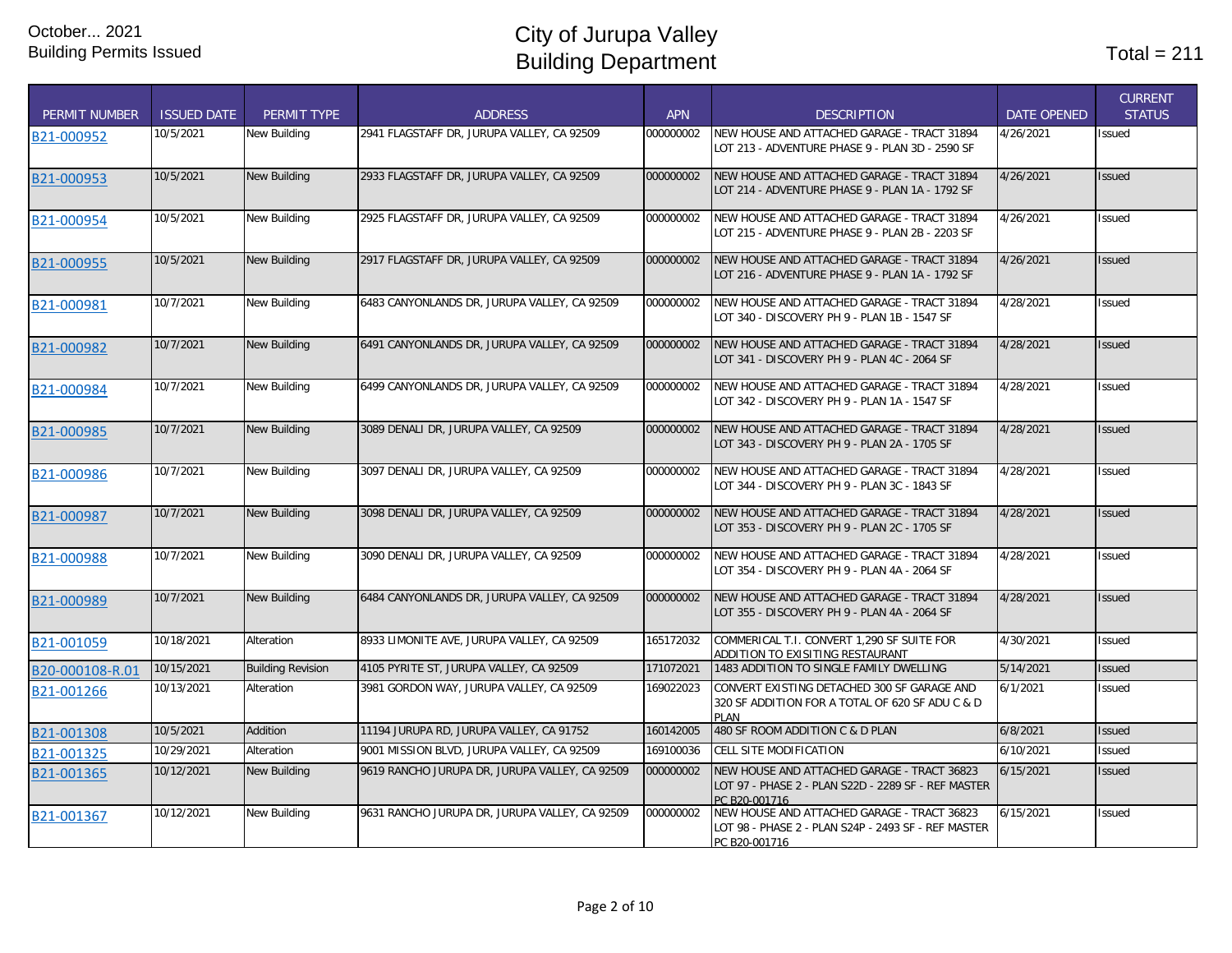|                      |                    |                          |                                                |            |                                                                                                                                                                                                                                                                              |                    | <b>CURRENT</b> |
|----------------------|--------------------|--------------------------|------------------------------------------------|------------|------------------------------------------------------------------------------------------------------------------------------------------------------------------------------------------------------------------------------------------------------------------------------|--------------------|----------------|
| <b>PERMIT NUMBER</b> | <b>ISSUED DATE</b> | PERMIT TYPE              | <b>ADDRESS</b>                                 | <b>APN</b> | <b>DESCRIPTION</b>                                                                                                                                                                                                                                                           | <b>DATE OPENED</b> | <b>STATUS</b>  |
| B21-001368           | 10/12/2021         | <b>New Building</b>      | 9643 RANCHO JURUPA DR, JURUPA VALLEY, CA 92509 | 000000002  | NEW HOUSE AND ATTACHED GARAGE - TRACT 36823<br>LOT 99 - PHASE 2 - PLAN S760 - 2610 SF - REF MASTER<br>PC B20-001716                                                                                                                                                          | 6/15/2021          | Issued         |
| B21-001369           | 10/13/2021         | New Building             | 9571 RANCHO JURUPA DR, JURUPA VALLEY, CA 92509 | 000000002  | NEW HOUSE AND ATTACHED GARAGE - TRACT 36823<br>LOT 86 - PHASE 3 - PLAN S24P - 2493 SF                                                                                                                                                                                        | 6/15/2021          | Issued         |
| B21-001370           | 10/13/2021         | New Building             | 9583 RANCHO JURUPA DR, JURUPA VALLEY, CA 92509 | 000000002  | NEW HOUSE AND ATTACHED GARAGE - TRACT 36823<br>LOT 87 - PHASE 3 - PLAN S22D - 2289 SF                                                                                                                                                                                        | 6/15/2021          | <b>Issued</b>  |
| B21-001371           | 10/13/2021         | <b>New Building</b>      | 9595 RANCHO JURUPA DR, JURUPA VALLEY, CA 92509 | 000000002  | NEW HOUSE AND ATTACHED GARAGE - TRACT 36823                                                                                                                                                                                                                                  | 6/15/2021          | Issued         |
| B21-001372           | 10/18/2021         | <b>New Building</b>      | 6280 FERDINAND ST, JURUPA VALLEY, CA 92509     | 000000002  | NEW HOUSE AND ATTACHED GARAGE - TRACT 36823<br>OT 84 - PHASE 4 - PLAN S760 - 2610 SF                                                                                                                                                                                         | 6/15/2021          | Issued         |
| B21-001373           | 10/18/2021         | New Building             | 6292 FERDINAND ST, JURUPA VALLEY, CA 92509     | 000000002  | NEW HOUSE AND ATTACHED GARAGE - TRACT 36823<br>LOT 85 - PHASE 4 - PLAN S22D - 2289 SF                                                                                                                                                                                        | 6/15/2021          | <b>Issued</b>  |
| B21-001374           | 10/18/2021         | New Building             | 6293 FERDINAND ST, JURUPA VALLEY, CA 92509     | 000000002  | NEW HOUSE AND ATTACHED GARAGE - TRACT 36823<br>LOT 89 - PHASE 4 - PLAN S760 - 2610 SF                                                                                                                                                                                        | 6/15/2021          | <b>Issued</b>  |
| B21-001375           | 10/18/2021         | New Building             | 6281 FERDINAND ST, JURUPA VALLEY, CA 92509     | 000000002  | NEW HOUSE AND ATTACHED GARAGE - TRACT 36823<br>LOT 90 - PHASE 4 - PLAN S24P - 2493 SF                                                                                                                                                                                        | 6/15/2021          | <b>Issued</b>  |
| B21-001428           | 10/20/2021         | Alteration               | 5692 26TH ST, JURUPA VALLEY, CA 92509          | 178140010  | REPLACE ROOF AND DOORS ON EXISTING GARAGE<br>WITH ELECTRICAL                                                                                                                                                                                                                 | 6/21/2021          | <b>Issued</b>  |
| B21-001644           | 10/7/2021          | Addition                 | 11033 PLUTO PL, JURUPA VALLEY, CA 91752        | 160163017  | 371.29 SF ADDITION TO SFD / 588.66 SF PATIO                                                                                                                                                                                                                                  | 7/2/2021           | Issued         |
| B20-001738-R.01      | 10/4/2021          | <b>Building Revision</b> | 5368 CAPARY RD, JURUPA VALLEY, CA 92509        | 181112010  | 903 SF DETACHED ADU - REVISED FLOORPLAN C & D<br><b>PLAN</b>                                                                                                                                                                                                                 | 7/9/2021           | <b>Issued</b>  |
| B21-001742           | 10/12/2021         | New Building             | 1275 CASTELLANO RD, JURUPA VALLEY, CA 92509    | 175133008  | 600 SF DETAHCED GARAGE                                                                                                                                                                                                                                                       | 7/13/2021          | <b>Issued</b>  |
| B21-001744           | 10/13/2021         | Alteration               | 8304 LIMONITE AVE, #J, JURUPA VALLEY, CA 92509 | 163400037  | COMMERCIAL T.I.: 1,200 SF DOG FOOD RE-PACKAGING<br>AND RETAIL C & D PLAN                                                                                                                                                                                                     | 7/13/2021          | Issued         |
| B21-001751           | 10/8/2021          | Electrical               | 9075 MISSION BLVD, JURUPA VALLEY, CA 92509     | 169090031  | EXTERIOR LIGHTING UPGRADE: INTSALL (4) POLE<br>MOUNTED FIXTURES / INSTALL (7) CANOPY MOUNTED<br>FIXTURES / REPLACE (6) CANOPY MOUNTED FIXTURES /<br>REMOVE (5) FLOOD MOUNTED FIXTURES / REMOVE(2)<br>WALL MOUNTED FIXTURES / INSTALL NEW CONDUIT<br>AND WIRE TO NEW FIXTURES | 7/15/2021          | <b>Issued</b>  |
| B21-001875           | 10/6/2021          | <b>New Building</b>      | 5231 RIVERVIEW DR, JURUPA VALLEY, CA 92509     | 186200003  | MANUFACTURED HOME 1782 SQFT                                                                                                                                                                                                                                                  | 7/27/2021          | Issued         |
| B20-000703-R.01      | 10/7/2021          | <b>Building Revision</b> | 9740 BEN NEVIS BLVD, JURUPA VALLEY, CA 92509   | 170050010  | 367 SF GARAGE CONVERSION AND 293 SF ADDITION<br>FOR ADU AND DEMO OF ATTACHED STORAGE SHED<br>AND GARAGE ROOF                                                                                                                                                                 | 7/29/2021          | <b>Issued</b>  |
| B21-001900           | 10/28/2021         | Mechanical               | 6572 CORDIERITE CT, JURUPA VALLEY, CA 91752    | 152381009  | HVAC CHANGEOUT: 4 TON / INSTALLED IN SAME<br>LOCATION AS EXISTING IN SIDE YARD                                                                                                                                                                                               | 7/30/2021          | <b>Issued</b>  |
| B21-001992           | 10/6/2021          | Addition                 | 10733 54TH ST, JURUPA VALLEY, CA 91752         | 159311001  | 853 SF ADDITION C & D PLAN                                                                                                                                                                                                                                                   | 8/10/2021          | <b>Issued</b>  |
| B21-002185           | 10/18/2021         | Electrical               | 6025 RODEO DR, JURUPA VALLEY, CA 91752         | 000000002  | ELECTRICAL METER PEDESTAL TRACT 31894 - 120/240V - 9/2/2021<br>IN R-O-W                                                                                                                                                                                                      |                    | Issued         |
| B21-002189           | 10/18/2021         | Plumbing                 | 6025 RODEO DR, JURUPA VALLEY, CA 91752         | 000000002  | IRRIGATION METER PLUMBING AND VALVES - 1 1/2 " -<br>IN RIGHT OF WAY                                                                                                                                                                                                          | 9/2/2021           | Issued         |
| B21-002205           | 10/18/2021         | Mechanical               | 7834 JAYHAWK DR, JURUPA VALLEY, CA 92509       | 183440044  | HVAC CHANGEOUT: 3 TONS / INSTALLED IN SAME<br>OCATION AS EXISTING IN BACKYARD                                                                                                                                                                                                | 9/7/2021           | Issued         |
| B21-002206           | 10/18/2021         | Mechanical               | 11210 LYRA AVE, JURUPA VALLEY, CA 91752        | 160151069  | HVAC CHANGEOUT: 3 TONS, 80K BTUS / INSTALLED IN<br>SAME LOCATION AS EXISITING IN SIDE YARD AND<br><b>CLOSET</b>                                                                                                                                                              | 9/7/2021           | Issued         |
| B21-002210           | 10/18/2021         | Mechanical               | 5937 RODEO DR, JURUPA VALLEY, CA 92509         | 177193008  | HVAC CHANGEOUT: 3 TON / INSTALLED IN SAME<br>LOCATION AS EXISITING IN BACK YARD                                                                                                                                                                                              | 9/7/2021           | Issued         |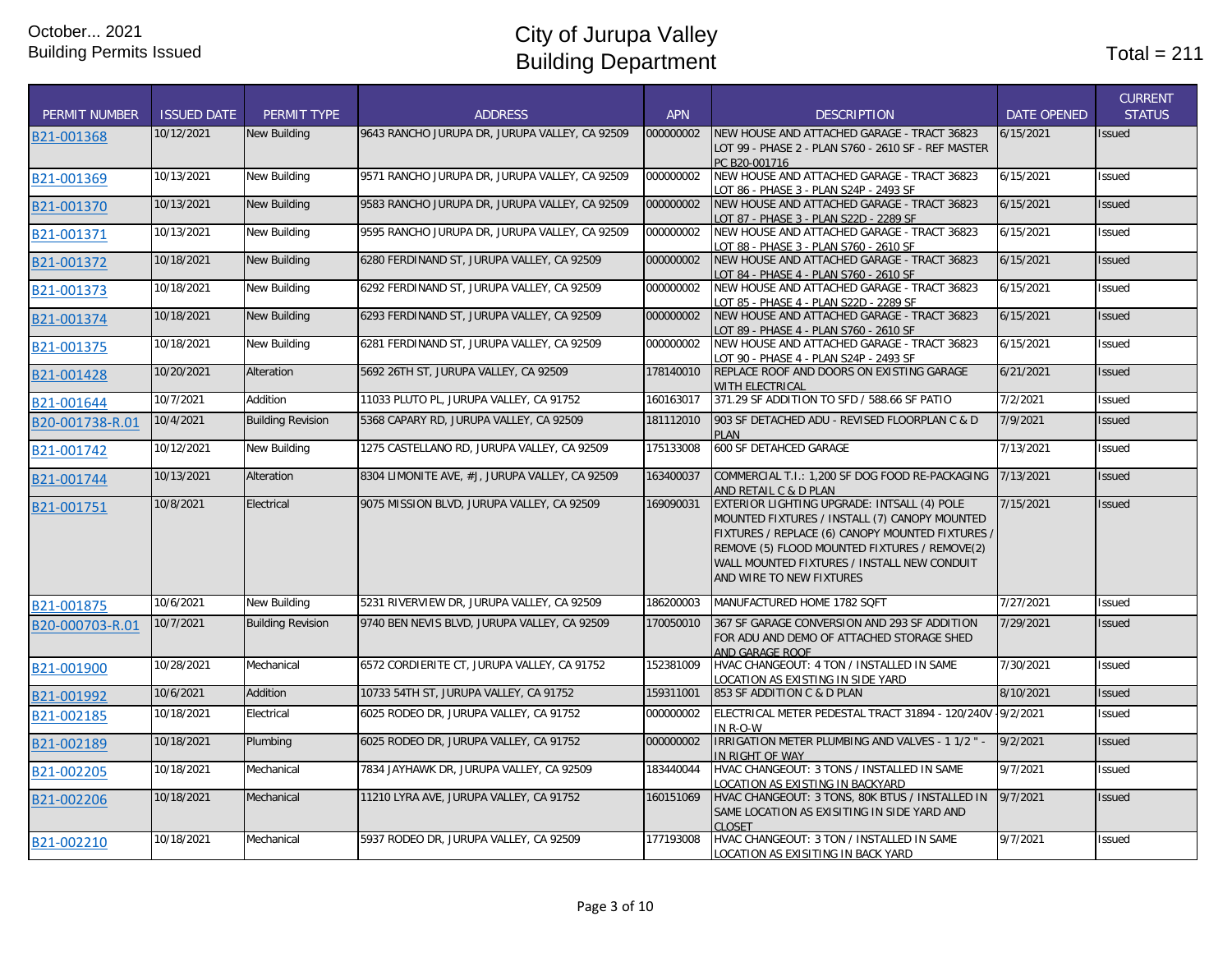| <b>PERMIT NUMBER</b> | <b>ISSUED DATE</b> | PERMIT TYPE              | <b>ADDRESS</b>                                            | <b>APN</b> | <b>DESCRIPTION</b>                                                                                                                             | <b>DATE OPENED</b> | <b>CURRENT</b><br><b>STATUS</b> |
|----------------------|--------------------|--------------------------|-----------------------------------------------------------|------------|------------------------------------------------------------------------------------------------------------------------------------------------|--------------------|---------------------------------|
| B21-002212           | 10/18/2021         | Mechanical               | 6634 ASA WAY, JURUPA VALLEY, CA 92509                     | 182384004  | HVAC CHANGEOUT: 3 TONS, 36K BTUS / INSTALLED IN<br>SAME LOCATION AS EXISTING IN SIDE YARD AND<br>GARAGE                                        | 9/7/2021           | Issued                          |
| B21-002294           | 10/15/2021         | Plumbing                 | 5581 VIA ESCALANTE, JURUPA VALLEY, CA 92509               | 185480029  | WATER HEATER CHANGEOUT: 40 GAL / INSTALLED IN<br>SAME LOCATION AS EXISITING IN GARAGE                                                          | 9/16/2021          | Closed - Final                  |
| B21-002322           | 10/4/2021          | Plumbing                 | 10471 56TH ST, JURUPA VALLEY, CA 91752                    | 161082006  | WATER HEATER CHANGEOUT: 40 GALS / INSTALLED IN<br>SAME LOCATION AS EXISTING IN GARAGE                                                          | 9/20/2021          | <b>Issued</b>                   |
| B21-002359           | 10/6/2021          | Mechanical               | 6147 HOMESTEAD ST, JURUPA VALLEY, CA 92509                | 162301004  | HVAC CHANGEOUT: GAS/ELECTRIC PACKAGE UNIT / 4<br>TON / INSTALLED IN SAME LOCATION AS EXISTING ON<br><b>ROOF</b>                                | 9/23/2021          | Issued                          |
| B21-002374           | 10/28/2021         | Plumbing                 | 5580 42ND ST, JURUPA VALLEY, CA 92509                     | 181190010  | <b>IRRIGATION PEDESTAL</b>                                                                                                                     | 9/27/2021          | <b>Issued</b>                   |
| B21-002393           | 10/4/2021          | Re-Roof                  | 11404 HUMBER DR, JURUPA VALLEY, CA 91752                  | 160112017  | REMOVE EXISTING SHINGLES AND REPLACE WITH COOL 9/29/2021<br>ROOF SHINGLES                                                                      |                    | Closed - Final                  |
| B21-002407           | 10/15/2021         | Re-Roof                  | 5616 TOMAL LN, JURUPA VALLEY, CA 92509                    | 165070009  | REMOVE AND REPLACE COOL ROOF COMP SHINGLES<br>CRRC 0676-0139                                                                                   | 9/30/2021          | Issued                          |
| B21-002414           | 10/1/2021          | Mechanical               | 11310 CANTU GALLEANO RANCH RD, JURUPA VALLEY,<br>CA 91752 | 156340056  | HVAC CHANGEOUT: REPLACE (21) HVAC ROOFTOP<br>UNITS                                                                                             | 10/1/2021          | Issued                          |
| B20-001713-R.01      | 10/11/2021         | <b>Building Revision</b> | 4545 RUTILE ST, JURUPA VALLEY, CA 92509                   | 170340031  | 36 x 60 MODULAR OFFICE BUILDING - ORCO BLOCK CO                                                                                                | 10/1/2021          | <b>Issued</b>                   |
| B21-002423           | 10/6/2021          | Plumbing                 | 7593 LIPPIZAN DR, JURUPA VALLEY, CA 92509                 | 185311004  | WATER HEATER CHANGEOUT: 50 GAL / INSTALLED IN<br>SAME LOCATION AS EXISTING IN GARAGE                                                           | 10/4/2021          | <b>Issued</b>                   |
| B21-002426           | 10/5/2021          | Pool-Spa                 | 4237 CALEB ST, JURUPA VALLEY, CA 92509                    | 171284002  | POOL AND SPA WITH EQUIPMENT                                                                                                                    | 10/5/2021          | <b>Issued</b>                   |
| B21-001816-R.02      | 10/27/2021         | <b>Building Revision</b> | 7467 EDDY AVE, JURUPA VALLEY, CA 92509                    | 183041015  | SOLAR PV SYSTEM: 7.68 KW / 24 PANELS / 1 INVERTER<br>SERIVCE CHANGEOUT: UPGRADE FROM 100 AMPS TO<br>200 AMPS REVISION: CHANGE TYPE OF INVERTER | 10/5/2021          | <b>Issued</b>                   |
| B21-002428           | 10/5/2021          | <b>Demolition</b>        | 5385 26TH ST, JURUPA VALLEY, CA 92509                     | 178242016  | SPECIAL INSPECTIONS OF IILLEGAL ADDITIONS ON 2<br>PERMITED STRUCTURES.                                                                         | 10/5/2021          | Issued                          |
| B21-002437           | 10/5/2021          | Pool-Spa                 | 11678 POTRERO DR, JURUPA VALLEY, CA 91752                 | 160220057  | NEW POOL/SPA WITH EQUIPMENT                                                                                                                    | 10/5/2021          | Issued                          |
| B21-002449           | 10/5/2021          | Pool-Spa                 | 8363 SETTLERS CT, JURUPA VALLEY, CA 92509                 | 166670003  | POOL / SPA WITH EQUIPMENT                                                                                                                      | 10/5/2021          | <b>Issued</b>                   |
| B21-002464           | 10/6/2021          | Plumbing                 | 3645 ROSELLE PL, JURUPA VALLEY, CA 92509                  | 177122021  | WATER HEATER CHANGEOUT: 40 GAL / LOCATED IN<br>SAME LOCATION AS EXISITING IN KITHCEN CLOSET                                                    | 10/6/2021          | Issued                          |
| B21-002465           | 10/6/2021          | Re-Roof                  | 3982 GORDON WAY, JURUPA VALLEY, CA 92509                  | 169023017  | REROOF COOL COMP SHINGLES CRRC# 0890-0016A                                                                                                     | 10/6/2021          | Issued                          |
| B21-002466           | 10/13/2021         | Mechanical               | 3099 LA RUE ST, JURUPA VALLEY, CA 92509                   | 177194009  | HVAC CHANGEOUT: 35K BTUS / LOCATED IN SAME<br>LOCATION AS EXISTING IN HALL                                                                     | 10/6/2021          | Issued                          |
| B21-002467           | 10/13/2021         | Mechanical               | 5267 36TH ST, JURUPA VALLEY, CA 92509                     | 179282012  | HVAC CHANGEOUT: 35K BTUS / LOCATION IN FRONT<br><b>IVING ROOM</b>                                                                              | 10/6/2021          | Closed - Final                  |
| B21-002471           | 10/7/2021          | Pool-Spa                 | 7973 PUTTERS CIR, JURUPA VALLEY, CA 92509                 | 166560002  | POOL AND SPA WITH EQUIPMENT GAS AND ELECTRICAL 10/7/2021                                                                                       |                    | Issued                          |
| B21-002472           | 10/7/2021          | Addition                 | 3680 EVE CIR, #BLDG 87, JURUPA VALLEY, CA 92509           | 156220001  | CONVERT 2 BEDROOM UNIT INTO 1 BEDROOM UNIT<br>WITH A 466 SF ADDITION MASTER PLAN UNDER PERMIT<br># B20-000158                                  | 10/7/2021          | Issued                          |
| B21-002473           | 10/7/2021          | Electrical               | 10685 58TH ST, JURUPA VALLEY, CA 91752                    | 161151015  | REMOVAL OF UNPERMITTED ELECTRICAL AND RESTORE 10/7/2021<br>MSP **REMOVE WASHER AND DRYER**                                                     |                    | Issued                          |
| B21-002474           | 10/7/2021          | Addition                 | 3761 EVE CIR, #BLDG 78, JURUPA VALLEY, CA 92509           | 156220001  | CONVERT 2 BEDROOM UNIT INTO 1 BEDROOM UNIT<br>WITH A 466 SF ADDITION                                                                           | 10/7/2021          | <b>Issued</b>                   |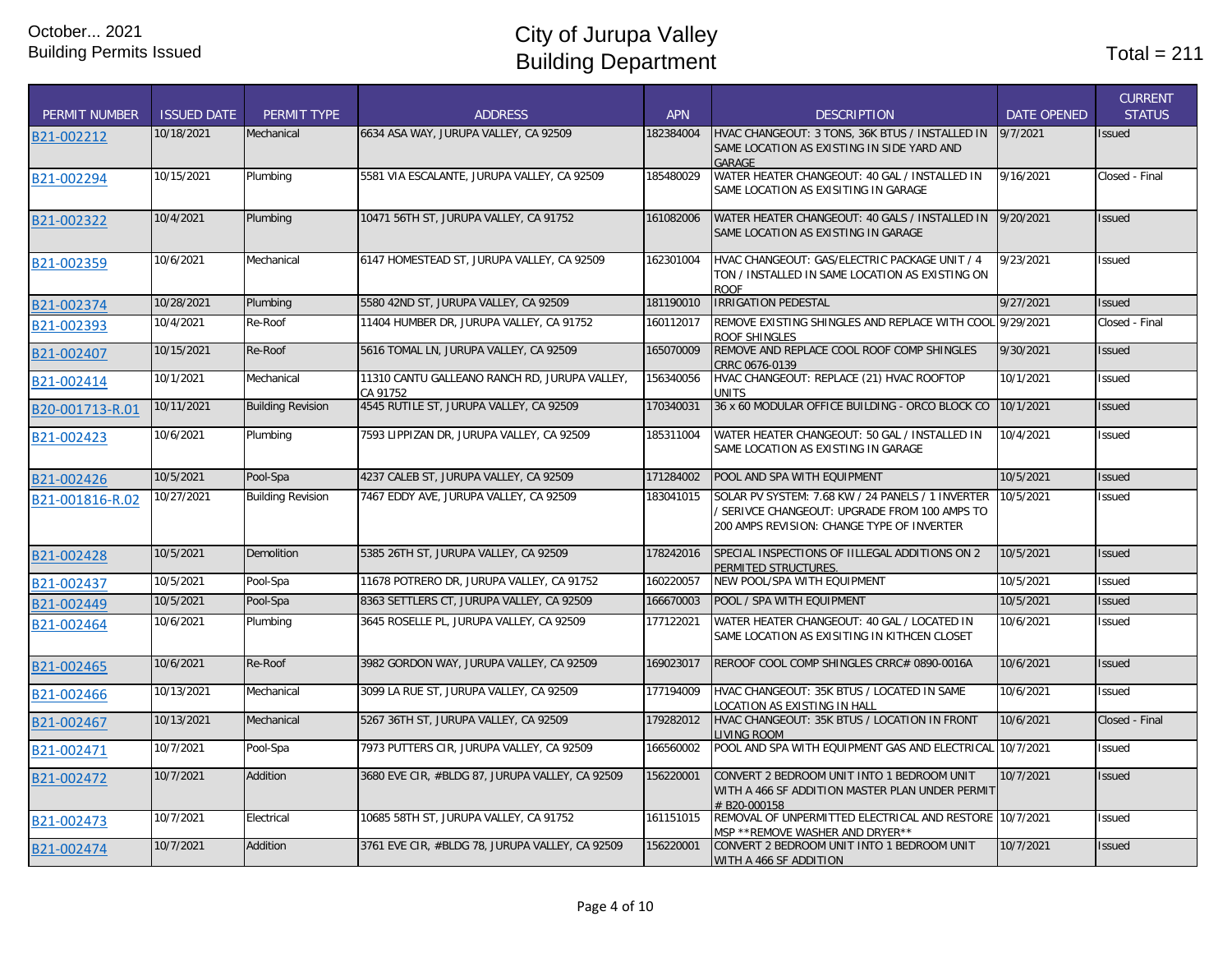| <b>PERMIT NUMBER</b> | <b>ISSUED DATE</b> | <b>PERMIT TYPE</b>       | <b>ADDRESS</b>                                       | <b>APN</b> | <b>DESCRIPTION</b>                                                                                                                    | <b>DATE OPENED</b> | <b>CURRENT</b><br><b>STATUS</b> |
|----------------------|--------------------|--------------------------|------------------------------------------------------|------------|---------------------------------------------------------------------------------------------------------------------------------------|--------------------|---------------------------------|
| B21-002475           | 10/7/2021          | Re-Roof                  | 4867 CANFIELD CT, JURUPA VALLEY, CA 92509            | 166442003  | <b>RE ROOF COOL COMP SHINGLES</b>                                                                                                     | 10/7/2021          | Closed - Final                  |
| B21-002479           | 10/8/2021          | Electrical               | 5744 LUCRETIA AVE, JURUPA VALLEY, CA 91752           | 160071046  | SERVICE CHANGEOUT 100AMP TO 200 AMP                                                                                                   | 10/8/2021          | Issued                          |
| B21-002486           | 10/12/2021         | Electrical               | 5084 ETIWANDA AVE, JURUPA VALLEY, CA 91752           | 159181010  | PANEL UPGRADE FROM 100A TO 200A                                                                                                       | 10/8/2021          | Issued                          |
| B21-002516           | 10/11/2021         | <b>Demolition</b>        | 3850 WALLACE ST, JURUPA VALLEY, CA 92509             | 181111023  | DEMOLITION OF BUILDING 6800 SOFT C & D                                                                                                | 10/11/2021         | <b>Issued</b>                   |
| B21-001746-R.01      | 10/14/2021         | <b>Building Revision</b> | 2756 HELLER DR, JURUPA VALLEY, CA 92509              | 177292014  | SOLAR PV SYSTEM: 8.64 KW / 24 PANELS / 24<br>MICROINVERTERS / NO MPU                                                                  | 10/11/2021         | Issued                          |
| B21-002543           | 10/19/2021         | Electrical               | 6772 COLOMA WAY, JURUPA VALLEY, CA 92509             | 177361017  | SERVICE CHANGEOUT: UPGRADE FROM 125 AMPS TO<br><b>225 AMPS</b>                                                                        | 10/12/2021         | <b>Issued</b>                   |
| B21-002544           | 10/19/2021         | Electrical               | 6075 MOREY WAY, JURUPA VALLEY, CA 92509              | 177221025  | SERVICE CHANGEOUT: UPGRADE FROM 100 AMPS TO<br><b>225 AMPS</b>                                                                        | 10/12/2021         | Issued                          |
| B21-002547           | 10/18/2021         | Mechanical               | 3315 BEATRICE DR, JURUPA VALLEY, CA 92509            | 177183013  | HVAC CHANGEOUT: 4TON, 90K BTUS / (12) DUCTS /<br>INSTALLED IN SAME LOCATION AS EXISITING IN SIDE<br>YARD AND ATTIC                    | 10/12/2021         | Issued                          |
| B21-002548           | 10/18/2021         | Mechanical               | 4304 BRIGGS ST, JURUPA VALLEY, CA 92509              | 181282020  | HVAC CHANGEOUT: 3.5 TONS / INSTALLED IN SAME<br>LOCATION AS EXISTING IN BACK YARD                                                     | 10/12/2021         | Issued                          |
| B21-002549           | 10/18/2021         | Plumbing                 | 6620 AVENIDA MICHAELINDA, JURUPA VALLEY, CA<br>92509 | 182433002  | WATER HEATER CHANGEOUT: 40 GAL / INSTALLED IN<br>SAME LOCATION AS EXISTING IN GARAGE                                                  | 10/12/2021         | Issued                          |
| B21-002550           | 10/15/2021         | Plumbing                 | 6368 JADE ST, JURUPA VALLEY, CA 92509                | 182093003  | WATER HEATER CHANGEOUT: 40 GAL / INSTALLED IN<br>SAME LOCATION AS EXISTING IN OUTSIDE CLOSET                                          | 10/12/2021         | Issued                          |
| B21-002551           | 10/12/2021         | Pool-Spa                 | 11588 PETUNIA CT, JURUPA VALLEY, CA 91752            | 160300021  | POOL AND EQUIPMENT ONLY                                                                                                               | 10/12/2021         | <b>Issued</b>                   |
| B21-002552           | 10/12/2021         | Electrical               | 6811 SEDONA DR, JURUPA VALLEY, CA 92509              | 183172011  | TEMP POWER POLE / 200A                                                                                                                | 10/12/2021         | <b>Issued</b>                   |
| B21-002218-R.01      | 10/18/2021         | <b>Building Revision</b> | 5821 EMERY ST, JURUPA VALLEY, CA 92509               | 186121008  | SOLAR PV SYSTEM - 5.60 KW DC / 16 PANELS / 1<br>INVERTER / NO MPU                                                                     | 10/12/2021         | Issued                          |
| B21-002555           | 10/12/2021         | Miscellaneous            | 5875 RED HAWK CT, JURUPA VALLEY, CA 91752            | 160361007  | SPECIAL INSPECTION REPLACE SINK AND DRYWALL                                                                                           | 10/12/2021         | Closed - Final                  |
| B21-002556           | 10/12/2021         | Pool-Spa                 | 7882 CORTE CASTILLO, JURUPA VALLEY, CA 92509         | 183440062  | POOL / SPA & EQUIPMENT ONLY                                                                                                           | 10/12/2021         | <b>Issued</b>                   |
| B21-002558           | 10/14/2021         | Electrical               | 5299 HALDOR DR, JURUPA VALLEY, CA 91752              | 160081074  | SERVICE CHANGEOUT: UPGRADE FROM 100 AMPS TO<br><b>200 AMPS</b>                                                                        | 10/8/2021          | Closed - Final                  |
| B21-002559           | 10/28/2021         | Mechanical               | 6940 ALVISO AVE, JURUPA VALLEY, CA 92509             | 186211015  | HVAC CHANGEOUT: 5 TON / LOCATED IN SAME<br>LOCATION AS EXISTING IN                                                                    | 10/12/2021         | Issued                          |
| B21-001660-R.01      | 10/15/2021         | <b>Building Revision</b> | 3970 MENNES AVE, JURUPA VALLEY, CA 92509             | 181101041  | SOLAR PV SYSTEM / 7.810 KW DC / 22 PANELS / 22<br>MICROINVERTERS / REPLACE PANEL EQUIPMENT AND<br>ADD 40A BREAKER ON A 125 MAIN PANEL | 10/13/2021         | Issued                          |
| B21-002564           | 10/13/2021         | Pool-Spa                 | 7880 PUTTERS CIR, JURUPA VALLEY, CA 92509            | 166560009  | POOL / SPA WITH EQUIPMENT                                                                                                             | 10/13/2021         | <b>Issued</b>                   |
| B21-002569           | 10/15/2021         | Mechanical               | 5991 JANET ST. JURUPA VALLEY. CA 92509               | 182243004  | HVAC CHANGEOUT: 80K BTUS / INSTALLED IN SAME<br>LOCATION AS EXISTING IN CLOSET                                                        | 10/13/2021         | Issued                          |
| B21-002570           | 10/15/2021         | Mechanical               | 4241 AVON ST, JURUPA VALLEY, CA 92509                | 169120002  | HVAC CHANGEOUT: 85K BTUS / INSTALLED IN SAME<br>LOCATION AS EXISTING IN HALLWAY                                                       | 10/13/2021         | Closed - Final                  |
| B21-002571           | 10/28/2021         | Plumbing                 | 4241 AVON ST, JURUPA VALLEY, CA 92509                | 169120002  | WATER HEATER CHANGEOUT: 50 GAL / INSTALLED IN<br>SAME LOCATION AS EXISTING IN GARAGE                                                  | 10/13/2021         | Closed - Final                  |
| B21-002572           | 10/15/2021         | Mechanical               | 8596 RUNNING GAIT LN, JURUPA VALLEY, CA 92509        | 166150060  | HVAC CHANGEOUT: 100K BTUS / INSTALLED IN SAME<br>LOCATION AS EXISTING IN GARAGE                                                       | 10/13/2021         | Closed - Final                  |
| B21-002574           | 10/14/2021         | Pool-Spa                 | 4767 HELEN BELL WAY, JURUPA VALLEY, CA 91752         | 160431009  | POOL AND SPA WITH GAS AND ELECTRICAL                                                                                                  | 10/14/2021         | <b>Issued</b>                   |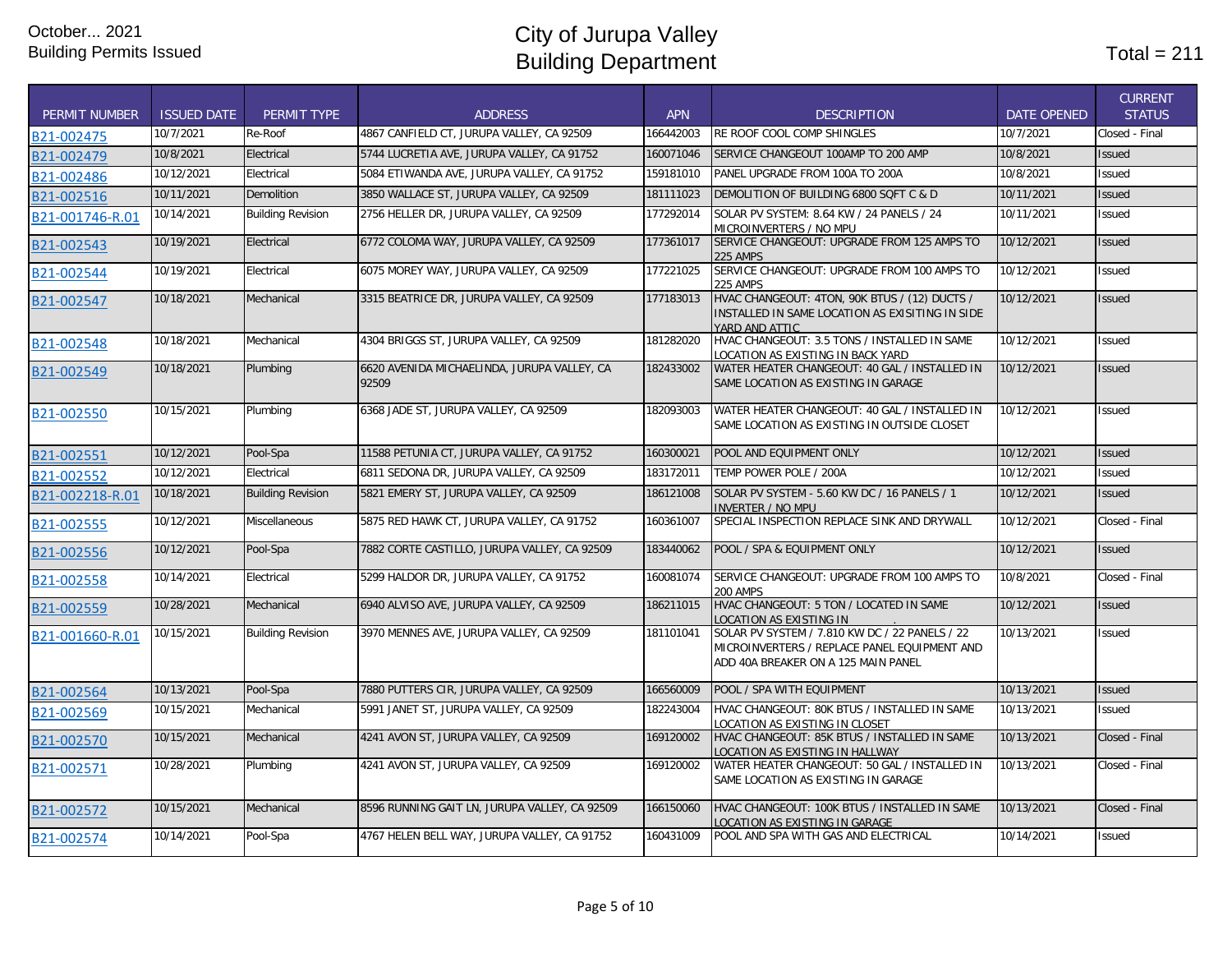| <b>PERMIT NUMBER</b> | <b>ISSUED DATE</b> | PERMIT TYPE               | <b>ADDRESS</b>                                 | <b>APN</b> | <b>DESCRIPTION</b>                                                                                                                                                       | <b>DATE OPENED</b> | <b>CURRENT</b><br><b>STATUS</b> |
|----------------------|--------------------|---------------------------|------------------------------------------------|------------|--------------------------------------------------------------------------------------------------------------------------------------------------------------------------|--------------------|---------------------------------|
| B21-002575           | 10/14/2021         | Pool-Spa                  | 4686 HELEN BELL WAY, JURUPA VALLEY, CA 91752   | 160440002  | POOL AND SPA WITH GAS AND ELECTRICAL                                                                                                                                     | 10/14/2021         | Issued                          |
| B21-002387-R.01      | 10/15/2021         | <b>Building Revision</b>  | 11544 PARKCENTER DR, JURUPA VALLEY, CA 91752   | 160100083  | SOLAR PV SYSTEM: 13.6 KW / 32 PANELS / 2 INVERTER<br>/ No mpu                                                                                                            | 10/14/2021         | Issued                          |
| B21-000205-D.01      | 10/20/2021         | <b>Deferred Submittal</b> | 10429 54TH ST, JURUPA VALLEY, CA 91752         | 159322004  | <b>ROOF TRUSSES</b>                                                                                                                                                      | 10/14/2021         | Issued                          |
| B21-000206-D.01      | 10/20/2021         | Deferred Submittal        | 10429 54TH ST. JURUPA VALLEY. CA 91752         | 159322004  | <b>ROOF TRUSSES</b>                                                                                                                                                      | 10/14/2021         | <b>Issued</b>                   |
| B21-002581           | 10/14/2021         | Plumbing                  | 5804 MISSION BLVD, JURUPA VALLEY, CA 92509     | 182290019  | <b>INSTALL SINK IN "CIRCLE K" STORE</b>                                                                                                                                  | 10/14/2021         | Issued                          |
| B21-002582           | 10/14/2021         | Re-Roof                   | 8330 SANTIAGO CIR, JURUPA VALLEY, CA 92509     | 166322011  | REROOF HOUSE AND ATTACHED GARAGE                                                                                                                                         | 10/14/2021         | Issued                          |
| B21-002052-R.01      | 10/19/2021         | <b>Building Revision</b>  | 5004 CASTLE PINE CT, JURUPA VALLEY, CA 92509   | 166602009  | SOLAR PV SYSTEM: 6.035 KW / 17 PANELS / 1 INVERTER 10/15/2021<br>/ SUB PANEL: 125 AMPS / NO MPU *REVISED PLANS FOR<br>SUB PANEL INSTALLATION*                            |                    | <b>Issued</b>                   |
| B21-002585           | 10/15/2021         | Re-Roof                   | 3885 GORDON WAY, JURUPA VALLEY, CA 92509       | 169022032  | RE ROOF HOUSE AND GARAGE WITH COMP SHINGLES /<br>FLAT PART OF ROOF WILL BE TORCH DOWN                                                                                    | 10/15/2021         | Closed - Final                  |
| B21-002589           | 10/15/2021         | Electrical                | 11071 CORAL DR, JURUPA VALLEY, CA 91752        | 160442012  | EV CAR CHARGER LOCATED IN THE GARAGE                                                                                                                                     | 10/15/2021         | Closed - Final                  |
| B21-002591           | 10/19/2021         | Re-Roof                   | 5919 PARAMOUNT DR, JURUPA VALLEY, CA 92509     | 177191019  | REMOVE EXISTING SHINGLES AND REPLACE WITH COOL 10/18/2021<br>ROOF SHINGLES                                                                                               |                    | Issued                          |
| B21-002592           | 10/18/2021         | Miscellaneous             | 10886 BELLEGRAVE AVE, JURUPA VALLEY, CA 91752  | 159101011  | SEPCAIL INSPECTION TO INSPECT THAT AN ILLEAGAL<br>1000 SF DWELLING IS NO LONGER THERE.                                                                                   | 10/18/2021         | <b>Issued</b>                   |
| B21-002594           | 10/21/2021         | Electrical                | 3315 BEATRICE DR, JURUPA VALLEY, CA 92509      | 177183013  | SERVICE CHANGEOUT: UPGRADE FORM 60 AMPS TO 125 10/18/2021<br><b>AMPS</b>                                                                                                 |                    | Issued                          |
| B21-002598           | 10/19/2021         | Pool-Spa                  | 11487 AUTUMN SAGE AVE, JURUPA VALLEY, CA 91752 | 160341024  | POOL AND SPA WITH GAS AND ELECTRICAL                                                                                                                                     | 10/19/2021         | <b>Issued</b>                   |
| B21-002600           | 10/19/2021         | Pool-Spa                  | 12175 TIDE POOL DR, JURUPA VALLEY, CA 91752    | 157260028  | POOL AND SPA                                                                                                                                                             | 10/19/2021         | Issued                          |
| B21-002603           | 10/21/2021         | Plumbing                  | 11071 CORAL DR, JURUPA VALLEY, CA 91752        | 160442012  | SEWER 73LNFT / WATER 44 LFT AND GAS LINE 52 LFT                                                                                                                          | 10/19/2021         | Closed - Final                  |
| B21-001126-R.01      | 10/21/2021         | <b>Building Revision</b>  | 9470 CORRAL ST, JURUPA VALLEY, CA 92509        | 162302013  | REVISED PLANS TO DO A MPU 100A TO 125A                                                                                                                                   | 10/20/2021         | Issued                          |
| B21-002610           | 10/20/2021         | Mechanical                | 8032 LIMONITE AVE, JURUPA VALLEY, CA 92509     | 166620012  | HVAC CHNAGEOUT: CHANGEOUT (2) ROOFTOP HVAC<br>UNITS                                                                                                                      | 10/20/2021         | <b>Issued</b>                   |
| B21-002612           | 10/20/2021         | Pool-Spa                  | 4770 CAMINO DE MADERA, JURUPA VALLEY, CA 91752 | 160330006  | POOL AND SPA WITH EQUPIMENT                                                                                                                                              | 10/20/2021         | Issued                          |
| B21-001242-R.01      | 10/22/2021         | <b>Building Revision</b>  | 6544 VIA FLORENCIA, JURUPA VALLEY, CA 92509    | 182381007  | SOLAR PV SYSTEM: 7.35 KW / 21 PANELS / 21<br>MICROINVERTERS / SERVICE CHANGEOUT: UPGRADE<br>FROM 100 AMPS TO 200 AMPS                                                    | 10/21/2021         | <b>Issued</b>                   |
| B21-002619           | 10/28/2021         | Mechanical                | 4399 SOTO AVE, JURUPA VALLEY, CA 92509         | 183072011  | HVAC CHANGEOUT: 4 TON AC UNIT, LOCATED IN SAME<br>LOCATION AS EXISTING IN BACK YARD AND 90K BTU<br>FURNANCE, LOCATED IN SAME LOCATION AS EXISTING<br>IN ATTIC            | 10/21/2021         | <b>Issued</b>                   |
| B21-002620           | 10/28/2021         | Mechanical                | 9224 DARREN CIR, JURUPA VALLEY, CA 92509       | 170360027  | HVAC CHANGEOUT: 4 TON AC UNIT LOCATED IN SAME<br>LOCATION AS EXISTING IN SIDE YARD / 80K BTU<br>FURNACE LOCATED IN SAME LOCATION AS EXISTING IN<br>ATTIC / (6) R-6 DUCTS | 10/21/2021         | Issued                          |
| B21-002623           | 10/21/2021         | Pool-Spa                  | 11745 FORSYTHIA ST, JURUPA VALLEY, CA 91752    | 160280014  | POOL AND SPA WITH GAS AND ELECTRICAL AND GAS<br>AND ELECTRICAL LINE FOR FIREPIT AND BBQ                                                                                  | 10/21/2021         | Issued                          |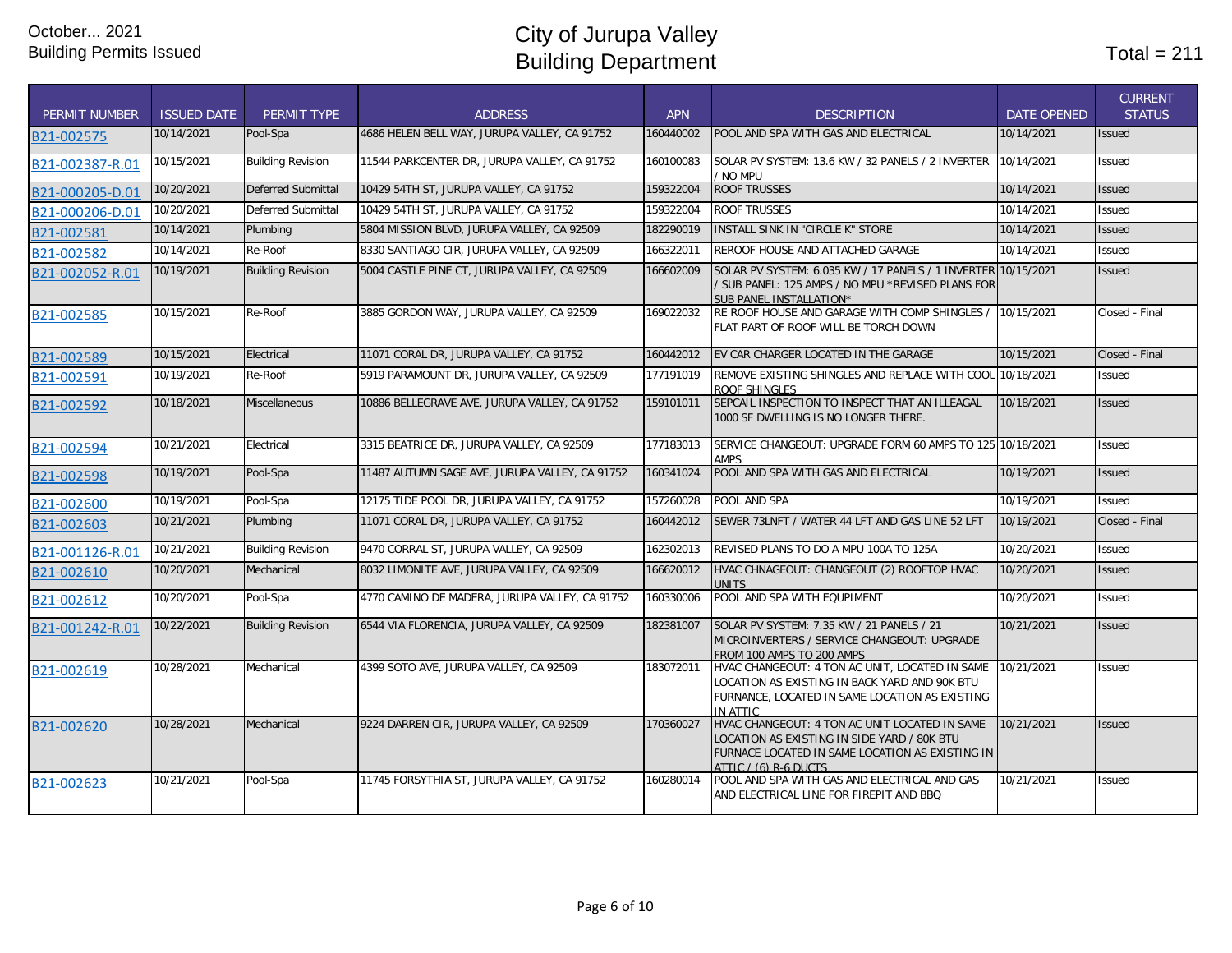| <b>PERMIT NUMBER</b> | <b>ISSUED DATE</b> | <b>PERMIT TYPE</b>       | <b>ADDRESS</b>                               | <b>APN</b> | <b>DESCRIPTION</b>                                                                                                                                        | <b>DATE OPENED</b> | <b>CURRENT</b><br><b>STATUS</b> |
|----------------------|--------------------|--------------------------|----------------------------------------------|------------|-----------------------------------------------------------------------------------------------------------------------------------------------------------|--------------------|---------------------------------|
| B21-001704-R.01      | 10/25/2021         | <b>Building Revision</b> | 11501 GEYSER DR, JURUPA VALLEY, CA 91752     | 160112028  | *REVSIONS CHANGE TO MICROINVERTERS*SOLAR PV<br>SYSTEM: 8 KW / 25 PANELS / 25 MICRO INVERTER /<br>SERVICE CHANGEOUT: UPGRADE FROM 100 AMPS TO<br>225 AMPS  | 10/21/2021         | <b>Issued</b>                   |
| B21-002624           | 10/21/2021         | Electrical               | 11071 CORAL DR, JURUPA VALLEY, CA 91752      | 160442012  | ELECTRICAL LINE 167 LNFT #12 WIRE / 3/4 CONDUIT /<br><b>1GFI OUTLET</b>                                                                                   | 10/21/2021         | <b>Issued</b>                   |
| B21-002076-R.01      | 10/26/2021         | <b>Building Revision</b> | 6804 RANGELEY WAY, JURUPA VALLEY, CA 91752   | 157330001  | SOLAR PV SYSTEM: 6.65 KW / 19 PANELS / 19<br>MICROINVERTERS / NO MPU                                                                                      | 10/22/2021         | <b>Issued</b>                   |
| B21-002626           | 10/22/2021         | Re-Roof                  | 2344 FLEETWOOD DR, JURUPA VALLEY, CA 92509   | 178350013  | REROOF OVER EXISTING BUILT UP ROOF WITH TPO                                                                                                               | 10/22/2021         | <b>Issued</b>                   |
| B21-002627           | 10/22/2021         | Mechanical               | 9071 65TH ST, JURUPA VALLEY, CA 92509        | 163100031  | 1250 SQFT OF R-30 INSULATION                                                                                                                              | 10/22/2021         | <b>Issued</b>                   |
| B21-002628           | 10/22/2021         | Pool-Spa                 | 11047 CORAL DR, JURUPA VALLEY, CA 91752      | 160442014  | POOL AND SPA WITH GAS AND ELECTRICAL AND GAS<br>AND ELECTRICAL STUB FOR FUTURE BBQ NAD GAS<br>STUB FOR FIRE BOWLS                                         | 10/22/2021         | <b>Issued</b>                   |
| B21-002631           | 10/27/2021         | Plumbing                 | 5245 37TH ST, JURUPA VALLEY, CA 92509        | 179292007  | WATER HEATER CHANGEOUT: 40 GALLONS / INSTALLED 10/24/2021<br>IN SAME LOCATION AS EXISTING IN OUTSIDE CLOSET                                               |                    | <b>Issued</b>                   |
| B21-002632           | 10/27/2021         | Plumbing                 | 4918 NEWCASTLE ST, JURUPA VALLEY, CA 92509   | 167122008  | WATER HEATER CHANGEOUT: 50 GALLONS / INSTALLED 10/24/2021<br>IN SAME LOCATION AS EXISTING IN OUTSIDE CLOSET                                               |                    | <b>Issued</b>                   |
| B21-002633           | 10/28/2021         | Re-Roof                  | 6315 RATHKE DR, JURUPA VALLEY, CA 92509      | 182052010  | REROOF: REMOVE EXISTING SHINGLES AND REPLACE<br>WITH COOL ROOF SHINGLES                                                                                   | 10/25/2021         | <b>Issued</b>                   |
| B21-002636           | 10/28/2021         | Mechanical               | 5610 CROWN DR, JURUPA VALLEY, CA 91752       | 160100075  | HVAC CHANGEOUT: 4 TON AC UNIT LOCATED IN SAME<br>LOCATION AS EXISTING IN SIDE YARD / 48K BTU<br>FURNACE LOCATED IN SAME LOCATION AS EXISTING IN<br>CLOSET | 10/25/2021         | Issued                          |
| B21-002637           | 10/28/2021         | Electrical               | 11888 SHALLOWS DR, JURUPA VALLEY, CA 91752   | 157310006  | INSTALL 240V 60A CIRCUIT FOR EVSE                                                                                                                         | 10/25/2021         | <b>Issued</b>                   |
| B21-002644           | 10/26/2021         | Pool-Spa                 | 6867 RANGELEY WAY, JURUPA VALLEY, CA 91752   | 157320071  | POOL ONLY WITH EQUIPMENT                                                                                                                                  | 10/26/2021         | Issued                          |
| B21-002654           | 10/26/2021         | Electrical               | 4689 EAGLE RIDGE CT, JURUPA VALLEY, CA 92509 | 183510036  | PANEL UPGRADE FROM 200A TO 400A - SEE ATTACHED<br>DOCUMENT FOR SCE ACKNOWLEDGMENT                                                                         | 10/26/2021         | <b>Issued</b>                   |
| B21-002655           | 10/26/2021         | Pool-Spa                 | 4689 EAGLE RIDGE CT, JURUPA VALLEY, CA 92509 | 183510036  | CONTINUE POOL SPA AND RETAINIG WALL REFERENCE<br>PERMT # 2018-15906 THAT HAD EXPIRED - HONOR ALL<br>APPROVED INSPECTIONS                                  | 10/26/2021         | <b>Issued</b>                   |
| B21-002656           | 10/26/2021         | Addition                 | 4689 EAGLE RIDGE CT, JURUPA VALLEY, CA 92509 | 183510036  | 994 SF ADDITION TO SFD / 3 NEW PATIOS AND 1<br>BALCONY/DECK REFERENCE EXPIRED PERMIT # 2014-<br>5484 HONOR ALL APPROVED INSPECTIONS                       | 10/26/2021         | <b>Issued</b>                   |
| B21-002664           | 10/27/2021         | Pool-Spa                 | 12039 SANTIAM CT, JURUPA VALLEY, CA 91752    | 157300031  | POOL AND SPA                                                                                                                                              | 10/27/2021         | <b>Issued</b>                   |
| B21-002675           | 10/28/2021         | Plumbing                 | 7711 BOLERO DR, JURUPA VALLEY, CA 92509      | 183252008  | <b>INSTALL 4" CLEANOUT</b>                                                                                                                                | 10/28/2021         | <b>Issued</b>                   |
| B21-002676           | 10/28/2021         | Re-Roof                  | 6787 SEDONA DR, JURUPA VALLEY, CA 92509      | 183172007  | REROOF 1 NEW LAYER OF SHINGLES OVER EXISTING 1<br><b>LAYER OF SHINGLES</b>                                                                                | 10/28/2021         | <b>Issued</b>                   |
| B21-002681           | 10/29/2021         | Re-Roof                  | 8260 CASSIDY CIR, JURUPA VALLEY, CA 92509    | 171230008  | RE ROOF FROM SHINGLES TO COOL ROOF SHINGLES                                                                                                               | 10/29/2021         | Closed - Final                  |
| B21-002682           | 10/29/2021         | Pool-Spa                 | 4412 CESSNA ST, JURUPA VALLEY, CA 92509      | 181381016  | POOL AND SPA WITH EQUIPMENT                                                                                                                               | 10/29/2021         | <b>Issued</b>                   |
| B21-002685           | 10/29/2021         | Re-Roof                  | 5609 BEACH ST, JURUPA VALLEY, CA 92509       | 162122005  | RE ROOF FROM SHINGLES TO COOL ROOF SHINGLES                                                                                                               | 10/29/2021         | <b>Issued</b>                   |
| B21-002686           | 10/29/2021         | Re-Roof                  | 7790 HALBROOK TER, JURUPA VALLEY, CA 92509   | 183351002  | RE ROOF SFD FROM TILE TO COOL ROOF TILE                                                                                                                   | 10/29/2021         | Issued                          |
| B21-001398           | 10/21/2021         | <b>Fence Permit</b>      | 11100 IBERIA ST, JURUPA VALLEY, CA 91752     | 156140042  | NEW SITE FENCING - 8' HIGH X 2038' LONG                                                                                                                   | 6/17/2021          | <b>Issued</b>                   |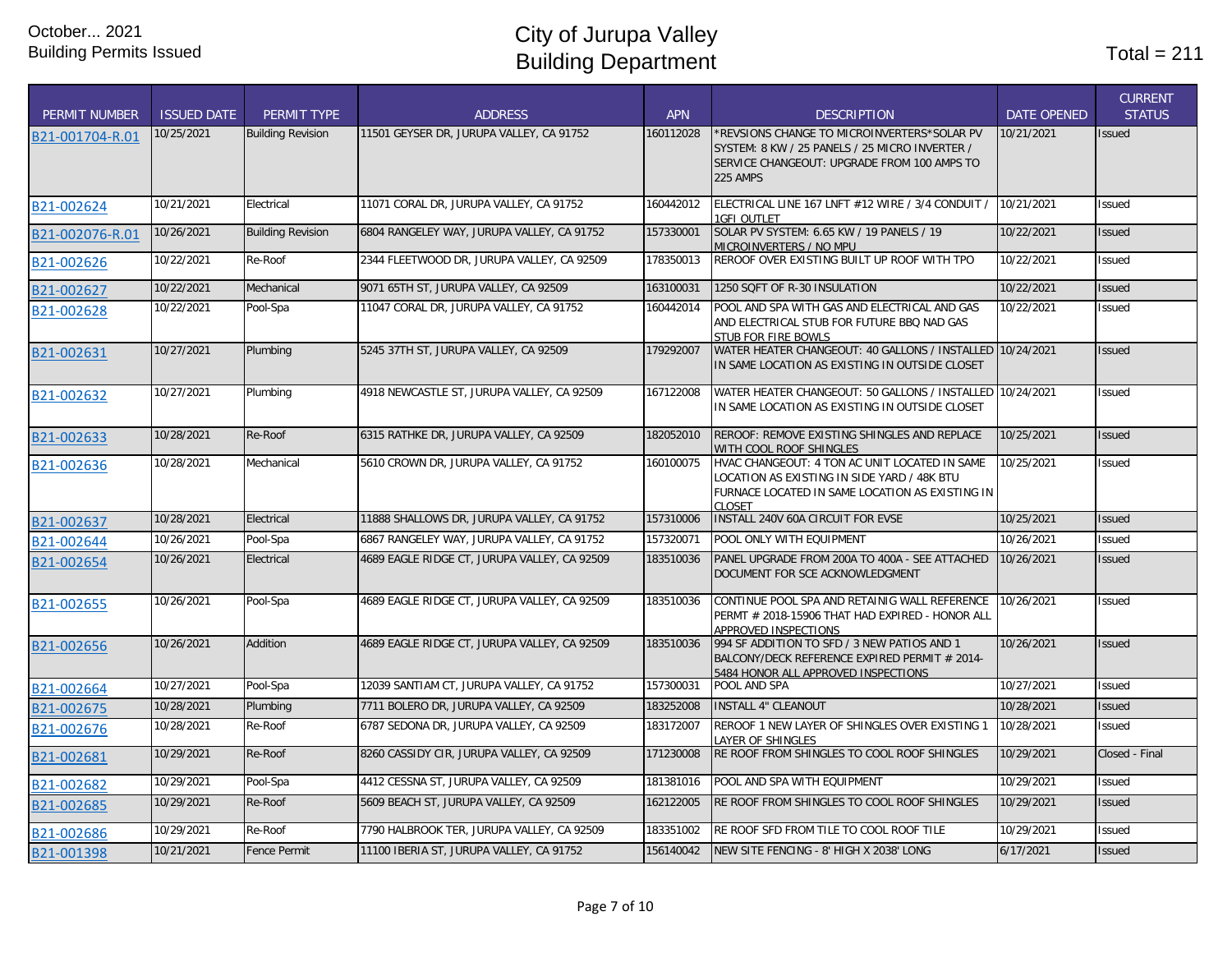| <b>PERMIT NUMBER</b> | <b>ISSUED DATE</b> | PERMIT TYPE         | <b>ADDRESS</b>                                   | <b>APN</b> | <b>DESCRIPTION</b>                                                                                                                         | <b>DATE OPENED</b> | <b>CURRENT</b><br><b>STATUS</b> |
|----------------------|--------------------|---------------------|--------------------------------------------------|------------|--------------------------------------------------------------------------------------------------------------------------------------------|--------------------|---------------------------------|
| B21-001664           | 10/12/2021         | Patio               | 11622 DAISY CT. JURUPA VALLEY. CA 91752          | 160300040  | 266.56 SF PATIO COVER / GAS AND ELECTRICAL STUBS<br>FOR FUTURE BBQ                                                                         | 7/7/2021           | <b>Issued</b>                   |
| B21-001678           | 10/13/2021         | <b>Fence Permit</b> | 4181 GOLDEN WEST AVE, JURUPA VALLEY, CA 92509    | 182083011  | LEGALIZE A TOTAL OF (3) RETAINING WALLS, EACH<br>RETAINING WALL IS 73 LF, FROM 2'8" HIGH TO 4' HIGH                                        | 7/8/2021           | Finaled                         |
| B21-001704           | 10/25/2021         | Solar PV            | 11501 GEYSER DR, JURUPA VALLEY, CA 91752         | 160112028  | SOLAR PV SYSTEM: 8 KW / 25 PANELS / 25 MICRO<br>INVERTER / SERVICE CHANGEOUT: UPGRADE FROM 100<br>AMPS TO 225 AMPS                         | 7/12/2021          | Closed - Final                  |
| B21-001916           | 10/12/2021         | Solar PV            | 6345 43RD ST, JURUPA VALLEY, CA 92509            | 182110025  | SOLAR PV SYSTEM: 5.1 KW / 15 PANELS / 15<br>MICROINVERTERS / NO MPU                                                                        | 8/2/2021           | Closed - Final                  |
| B21-002070           | 10/7/2021          | Fence Permit        | 2888 Rubidoux BLVD, JURUPA VALLEY, CA 92509      | 178221002  | FREESTANDING BLOCK WALL WITH WROUGHT IRON 6<br>LFT HIGH X 56 LFT LONG WITH PILASTERS PER CITY<br>STANDARD                                  | 8/19/2021          | Closed - Final                  |
| B21-002192           | 10/11/2021         | Solar PV            | 6048 ETIWANDA AVE, JURUPA VALLEY, CA 91752       | 161260004  | SOLAR PV SYSTEM: 31.50 KW (DC) / 70 PANELS / 2<br><b>INVERTER</b>                                                                          | 9/2/2021           | <b>Issued</b>                   |
| B21-002280           | 10/26/2021         | Solar PV            | 5752 BALDWIN AVE, JURUPA VALLEY, CA 92509        | 166462007  | SOLAR PV SYSTEM: 7.81 KW / 22 PANELS / 1 INVERTER<br>/ SERVICE CHANGEOUT: UPGRADE FROM 100 AMPS TO<br>200 AMPS                             | 9/15/2021          | Issued                          |
| B21-002305           | 10/22/2021         | Solar PV            | 11424 MOJAVE DR, JURUPA VALLEY, CA 91752         | 160100046  | SOLAR PV SYSTEM: 18.24 / 48 PANELS / 1 INVERTER /<br><b>NO MPU</b>                                                                         | 9/17/2021          | <b>Issued</b>                   |
| B21-002311           | 10/26/2021         | Solar PV            | 8268 WHISPERING TREE DR. JURUPA VALLEY, CA 92509 | 166263014  | SOLAR PV SYSTEM: 3.905 / 11 PANELS / 1 INVERTER /<br>NO MPU                                                                                | 9/17/2021          | <b>Issued</b>                   |
| B21-002342           | 10/14/2021         | Solar PV            | 6707 CARNELIAN ST, JURUPA VALLEY, CA 91752       | 152612046  | SOLAR PV SYSTEM: 3.55 KW / 10 PANELS / 1 INVERTER<br>/ NO MPU                                                                              | 9/22/2021          | <b>Issued</b>                   |
| B21-002353           | 10/15/2021         | Solar PV            | 6307 RUSTIC LN, JURUPA VALLEY, CA 92509          | 182051015  | SOLAR PV SYSTEM: 9.12 KW / 24 PANELS / 1 INVERTRE<br>/ SERVICE CHANGEOUT: UPGRADE FROM 100 AMPS TO<br><b>225 AMPS</b>                      | 9/22/2021          | <b>Issued</b>                   |
| B21-002354           | 10/1/2021          | Solar PV            | 7400 CANDLE LIGHT DR. JURUPA VALLEY, CA 92509    | 185332011  | SOLAR PV SYSTEM: 4.4 KW / 10 PANELS / 1 INVERTER /<br>SERVICE CHANGEOUT: UPGRADE FROM 100 AMPS TO<br><b>225 AMPS</b>                       | 9/22/2021          | <b>Issued</b>                   |
| B21-002357           | 10/29/2021         | Solar PV            | 5949 DODD ST, JURUPA VALLEY, CA 91752            | 161251002  | SOLAR PV SYSTEM: 9.8 KW / 28 PANELS / 28<br>MICROINVERTERS / NO MPU                                                                        | 9/23/2021          | <b>Issued</b>                   |
| B21-002369           | 10/18/2021         | Solar PV            | 5430 DODD ST, JURUPA VALLEY, CA 91752            | 161052002  | SOLAR PV SYSTEM: 4.9 KW / 14 PANELS / 1 INVERTER /<br>NO MPU                                                                               | 9/24/2021          | <b>Issued - Revisions</b>       |
| B21-002380           | 10/26/2021         | Solar PV            | 5920 MAVERICK LN, JURUPA VALLEY, CA 92509        | 186123003  | SOLAR PV SYSTEM: 5.325 KW / 15 PANELS / 1 INVERTER 9/28/2021<br>/ BATTERY BACKUP / SERVICE CHANGEOUT: UPGRADE<br>FROM 100 AMPS TO 225 AMPS |                    | <b>Issued</b>                   |
| B21-002385           | 10/15/2021         | Solar PV            | 7389 LAKESIDE DR, JURUPA VALLEY, CA 92509        | 183320006  | SOLAR PV SYSTEM: 10.26 KW / 27 PANELS / 1 INVERTER 9/28/2021<br>/ NO MPU                                                                   |                    | <b>Issued</b>                   |
| B21-002394           | 10/11/2021         | Solar PV            | 6024 HORSE CANYON RD. JURUPA VALLEY, CA 92509    | 165232008  | SOLAR PV SYSTEM: 10.08 KW / 28 PANELS / 28<br>MICROINVERTERS / SERVICE CHANGEOUT: UPGRADE<br>FROM 125 AMPS TO 225 AMPS                     | 9/29/2021          | Closed - Final                  |
| B21-002409           | 10/1/2021          | Patio               | 6821 EBRO CT, JURUPA VALLEY, CA 91752            | 157260018  | 448 SF ATTACHED ALUMNIMUM WOOD PATIO WITH (6)<br>LIGHTS AND (2) FANS                                                                       | 9/30/2021          | Closed - Final                  |
| B21-002410           | 10/18/2021         | Solar PV            | 7350 HAWKEYE RIDGE RD, JURUPA VALLEY, CA 92509   | 174391067  | SOLAR PV SYSTEM: 7.48 KW / 22 PANELS / 22<br>MICROINVERTERS / NO MPU                                                                       | 9/30/2021          | Closed - Final                  |
| B21-002412           | 10/26/2021         | Solar PV            | 5146 TRAIL CANYON DR. JURUPA VALLEY, CA 91752    | 160120039  | SOLAR PV SYSTEM: 5.7 KW / 15 PANELS / 1 INVERTER /<br>NO MPU                                                                               | 9/30/2021          | <b>Issued</b>                   |
| B21-002416           | 10/20/2021         | Solar PV            | 5052 CLEMATIS CT, JURUPA VALLEY, CA 91752        | 160281006  | SOLAR PV SYSTEM: 12.78 KW / 35 PANELS / 35<br>MICROINVERTERS / NO MPU                                                                      | 10/2/2021          | <b>Issued</b>                   |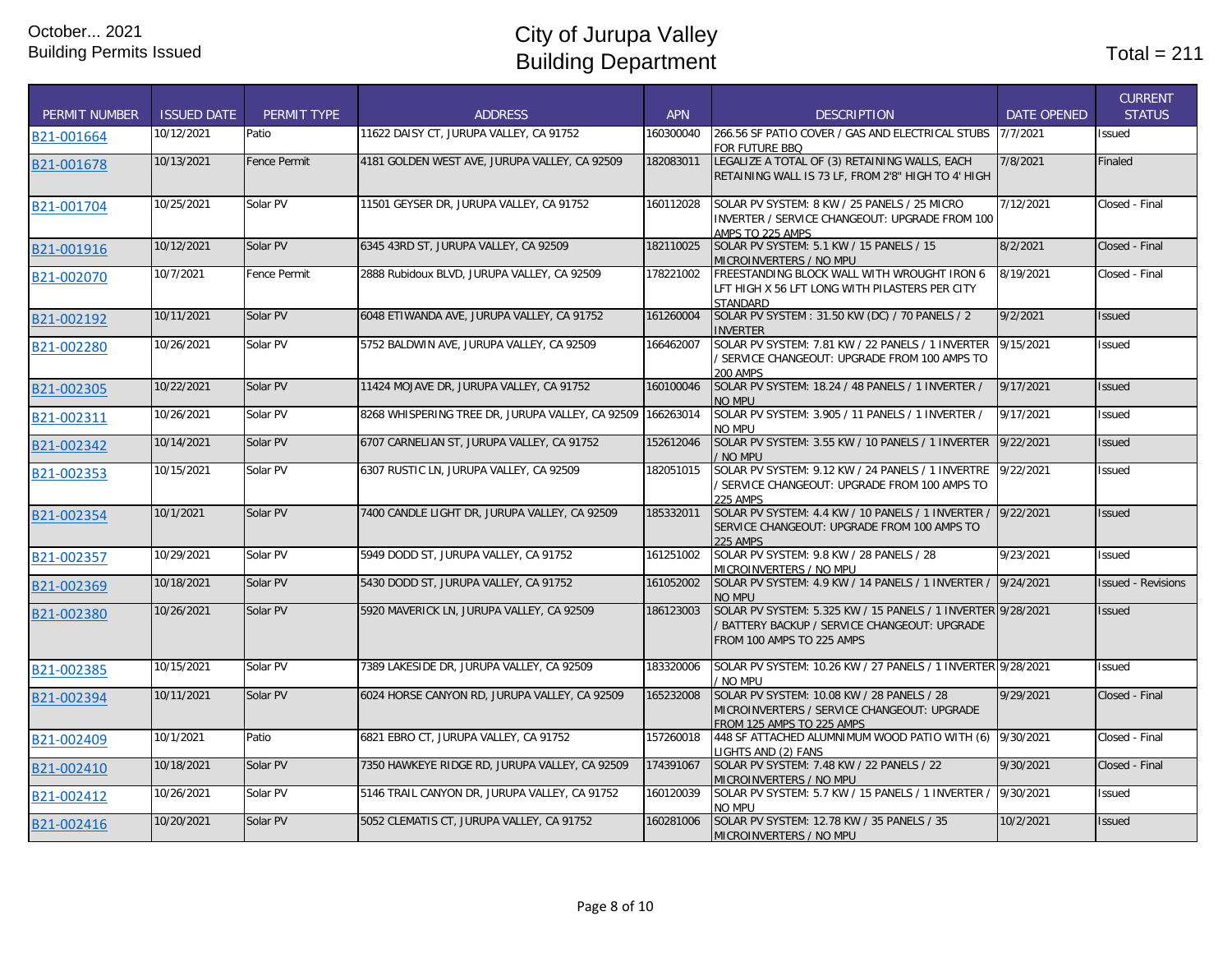| <b>PERMIT NUMBER</b> | <b>ISSUED DATE</b> | PERMIT TYPE         | <b>ADDRESS</b>                                  | <b>APN</b> | <b>DESCRIPTION</b>                                                                                                                   | <b>DATE OPENED</b> | <b>CURRENT</b><br><b>STATUS</b> |
|----------------------|--------------------|---------------------|-------------------------------------------------|------------|--------------------------------------------------------------------------------------------------------------------------------------|--------------------|---------------------------------|
| B21-002419           | 10/4/2021          | Patio               | 8143 BIG RANGE DR. JURUPA VALLEY. CA 92509      | 166040035  | 442 SF ATTAHCED ALUMINUM WOOD PATIO WITH (2)<br>FANS. (8) LIGHTS AND (1) SWITCH                                                      | 10/4/2021          | Issued                          |
| B21-002421           | 10/4/2021          | <b>Fence Permit</b> | 2720 STONEY POINT COVE, JURUPA VALLEY, CA 92509 | 000000001  | 55 LF OF 5' TALL STEPPING DOWN TO 2' RETAINING<br>WALL ON THE SIDES / CITY STANDARD                                                  | 10/4/2021          | <b>Issued</b>                   |
| B21-002422           | 10/14/2021         | Sign - Permanent    | 11200 IBERIA ST, JURUPA VALLEY, CA 91752        | 156140043  | (3) CHANNEL LETTER SIGNS FOR AMAZON                                                                                                  | 10/4/2021          | Issued                          |
| B21-002430           | 10/8/2021          | Solar PV            | 6411 TIGERS EYE CT, JURUPA VALLEY, CA 91752     | 152391009  | SOLAR PV SYSTEM / 7.10 KW DC / 20 PANELS / 1<br><b>INVERTER / NO MPU</b>                                                             | 10/5/2021          | Closed - Final                  |
| B21-002456           | 10/6/2021          | Patio               | 4738 BRISON CT, JURUPA VALLEY, CA 91752         | 160392031  | 412 SF CITY STANDARAD ATTACHED PATIO WITH<br><b>STUCCO</b>                                                                           | 10/6/2021          | Issued                          |
| B21-002460           | 10/6/2021          | <b>Fence Permit</b> | 11307 HOLMES AVE, JURUPA VALLEY, CA 91752       | 157070013  | 24" BLOCK WALL X 3 1/2 FT WROUGH IRON X 250 LNFT<br>/ 24 PILASTERS X 6FT TALL ALL PER CITY STANDARD.                                 | 10/6/2021          | <b>Issued</b>                   |
| B21-002461           | 10/6/2021          | Fence Permit        | 8440 YEARLING WAY, JURUPA VALLEY, CA 92509      | 166230002  | 310 LF, 6' HIGH FREE STANDING BLOCK WALL / PER<br><b>CITY STANDARD</b>                                                               | 10/6/2021          | Issued                          |
| B21-002463           | 10/20/2021         | Solar PV            | 2575 LOVELAND DR, JURUPA VALLEY, CA 92509       | 175031008  | SOLAR PV SYSTEM: 3.15 KW / 9 PANELS / 1 INVERTER /<br>NO MPU                                                                         | 10/6/2021          | Issued                          |
| B21-002468           | 10/26/2021         | Solar PV            | 4619 VIAGGIO CIR, JURUPA VALLEY, CA 92509       | 183530012  | SOLAR PV SYSTEM: 10.530 KW / 26 PANELS / 26<br>MICROINVERTERS / NO MPU                                                               | 10/6/2021          | Issued                          |
| B21-002469           | 10/12/2021         | Solar PV            | 10429 54TH ST, JURUPA VALLEY, CA 91752          | 159322004  | SOLOR PV SYSTEM 15.30KW / 36 PANELS / 36 MICRO<br><b>INVERTERS</b>                                                                   | 10/7/2021          | Issued                          |
| B21-002476           | 10/20/2021         | Solar PV            | 7401 GARNET RIDGE RD, JURUPA VALLEY, CA 92509   | 174392056  | SOLAR PV SYSTEM: 8 KW / 20 PANELS / 20<br>MICROINVERTERS / NO MPU                                                                    | 10/7/2021          | Closed - Final                  |
| B21-002478           | 10/18/2021         | Solar PV            | 3941 BOULDER DR, JURUPA VALLEY, CA 92509        | 174393014  | SOLAR PV SYSTEM: 7 KW / 20 PANELS / 1 INVERTER /<br>NO MPU                                                                           | 10/8/2021          | Issued                          |
| B21-002482           | 10/13/2021         | Solar PV            | 8365 DONNA WAY, JURUPA VALLEY, CA 92509         | 171241017  | SOLAR PV SYSTEM / 7.00 KW DC / 20 PANELS / 1<br>INVERTER MSP: Existing 225A Main Breaker to be Derate<br>to 100A                     | 10/8/2021          | Issued                          |
| B21-002483           | 10/26/2021         | Solar PV            | 6350 ALTON ST, JURUPA VALLEY, CA 92509          | 182092009  | SOLAR PV SYSTEM 4.55 KW DC/ 13 PANELS / 1<br><b>INVERTER/ NO MPU</b>                                                                 | 10/8/2021          | <b>Issued</b>                   |
| B21-002485           | 10/18/2021         | Solar PV            | 11515 PAMPUS DR, JURUPA VALLEY, CA 91752        | 160220049  | SOLAR PV SYSTEM: 6.375 KW / 15 PANELS / 1 INVERTER 10/8/2021<br>/ No mpu                                                             |                    | Closed - Final                  |
| B21-002487           | 10/20/2021         | Solar PV            | 5644 GREEN PASTURE RD, JURUPA VALLEY, CA 92509  | 181273006  | SOLAR PV SYSTEM: 7.2 KW / 18 PANELS / 1 INVERTER /<br>NO MPU                                                                         | 10/8/2021          | Closed - Final                  |
| B21-002488           | 10/20/2021         | Solar PV            | 11215 LITTLE DIPPER ST, JURUPA VALLEY, CA 91752 | 160071013  | SOLAR PV SYSTEM: 9.1 KW / 26 PANELS / 1 INVERTER / 10/10/2021<br>NO MPU                                                              |                    | <b>Issued</b>                   |
| B21-002542           | 10/15/2021         | Solar PV            | 4311 GLENROY CT, JURUPA VALLEY, CA 92509        | 170371040  | SOLAR PV SYSTEM: 8.36 KW / 19 PANELS / 1 INVERTER<br>/ NO MPU                                                                        | 10/11/2021         | <b>Issued</b>                   |
| B21-002545           | 10/26/2021         | Solar PV            | 5655 CLAUBERT CT, JURUPA VALLEY, CA 92509       | 165091019  | SOLAR PV SYSTEM: 5.25 KW / 15 PANELS / 1 INVERTER<br>/ No mpu                                                                        | 10/12/2021         | Issued                          |
| B21-002553           | 10/12/2021         | Fence Permit        | 5241 MARTIN ST, JURUPA VALLEY, CA 91752         | 159261023  | 105 LF, 6' HIGH BLOCK WALL AND 25 LF, 2.6' WROUGHT 10/12/2021<br>IRON ATOP 3.6' BLOCK WALL / 3 PILASTERS PER CITY<br><b>STANDARD</b> |                    | Issued                          |
| B21-002565           | 10/13/2021         | Patio               | 3169 DENALI DR, JURUPA VALLEY, CA 92509         | 000000002  | 630 SF ATTACHED ALUMINUM WOOD PATIO COVER<br>WITH (2) FANS, (3) POST LIGHTS AND (2) OUTLETS                                          | 10/13/2021         | Issued                          |
| B21-002566           | 10/13/2021         | Patio               | 6514 ZION WAY, JURUPA VALLEY, CA 92509          | 000000002  | 480 SF ALUMINUM WOOD PATIO COVER WITH (2) FANS, 10/13/2021<br>(3) LIGHTS, (2) OUTLETS AND (1) DIMMER                                 |                    | <b>Issued</b>                   |
| B21-002567           | 10/13/2021         | Patio               | 11594 PERIWINKLE PL, JURUPA VALLEY, CA 91752    | 160311020  | 714 SF ATTAHCED ALUMINUM WOOD PATIO COVER<br>WITH (8) LIGHTS, (2) OUTLETS AND (1) DIMMER                                             | 10/13/2021         | Issued                          |